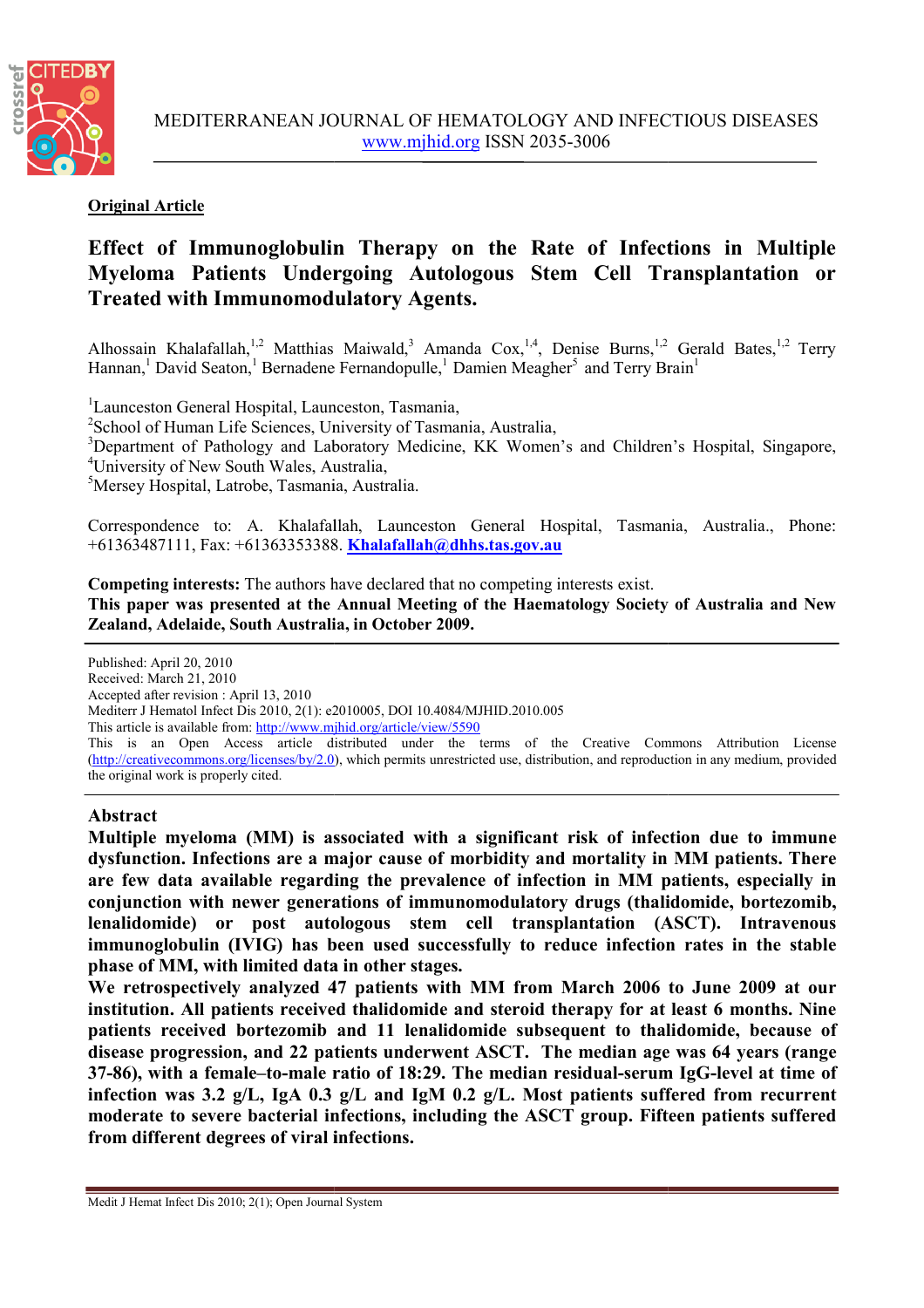**All patients except 3 received IVIG therapy with a significant decline of the rate of infection thereafter (p<001). Our analysis shows that patients with MM treated with the new immunomodulatory drugs in conjunction with steroids are at significant increased risk of infection. Employing IVIG therapy appears to be an effective strategy to prevent infection in this cohort of patients. Further studies to confirm these findings are warranted.** 

**Introduction:** Multiple myeloma (MM) is a malignant tumor of plasma cells associated with impaired function of immunoglobulins, which are an essential component of the immune system. $1,2$ Patients with MM are at increased risk of infection, due to a combination of several factors, including immunoparesis and physical factors.<sup>2,3</sup>

MM and chronic lymphocytic leukemia patients have been shown to have a 15-fold increased rate of infection compared to age-matched patients.<sup>4,5</sup> Infection is a major cause of death in MM patients, with 18-33% of serious infections resulting in death.4,5 The types of infections that affect MM patients are predominantly bacterial, affecting the respiratory and urinary tracts as well as causing septicemia.<sup>1-5</sup> Furthermore, patients with MM undergoing stem cell transplantation are at additional risk of viral reactivation as well as opportunistic bacterial infections.<sup>5,6</sup>

MM patients with hypogammaglobulinemia and those who have been actively treated with chemotherapy are at high risk of bacterial infection.7,8 Furthermore, MM patients are also susceptible to systemic and localized viral infections.<sup>9</sup> Due to the high rate of disease relapse, many serious infections present after the initial period of chemotherapy.<sup>8.10</sup> There are some data suggesting that the use of intravenous immunoglobulins (IVIG) during the stable phase of MM disease can reduce infection rates and improve outcomes; $11$  however, there is a lack of data regarding their use in other disease stages.

IVIG therapy is employed mainly in the management of immunocompromised patients to avoid recurrent infections.<sup>11-13</sup>

To date, there is only limited availability of data regarding the effect of ASCT in conjunction with new immunomodulatory drugs (thalidomide, lenalidomide, bortezomib) on the rate of infection in MM patients. This study provides a retrospective analysis of the infection risk and outcomes for patients with MM who underwent ASCT and/or received these new drugs for immunomodulatory therapy. Furthermore, we aimed to evaluate the effect of IVIG therapy on the rate of infection in this cohort of patients.

**Patients and Methods:** This study was conducted at the Launceston General Hospital, a tertiary referral centre for Northern Tasmania, Australia. All patients who presented for treatment of MM during the period between March 2006 and June 2009 were included in the study. The Statewide Human Ethics Committee of Tasmania approved this study. The World Health Organization criteria were used for the diagnosis of  $\overline{M}M$ .<sup>14</sup> All patients had advanced disease and were undergoing active treatment for MM.

There were 47 patients with a median age of 64 years (range 37-86) and a female to male ratio of 29:18 (**Table 1**). There were 19 patients below 60 years of age and 28 patients above 60 years old. Most of the patients had IgG MM (34 patients), while 4 patients had IgA myeloma, and the remainder (9 patients) had Bence-Jones myeloma. Elevated serum free light chains were present in 25 cases. Serum free light chains were measured using FREELITE Human Kappa and Lambda Free kits (The Binding Site, San Diego, CA) on a Dade Behring nephelometer. The paraprotein levels at diagnosis were assessed, as well as the levels of residual IgG, IgA and IgM. Immunoparesis was defined as non-paraprotein immunoglobulin concentrations below the laboratory lower limit of normal (IgG  $\langle 7.5 \text{ g/L} \rangle$ , IgA  $\langle 0.8 \text{ g/L} \rangle$ , IgM  $\langle 0.5 \rangle$ g/L). There were 22 patients overall who underwent autologous stem cell transplantation (ASCT); 19 as upfront treatment and 3 as salvage therapy for relapsed disease.

The rate of recurrence and severity of infection was recorded for all patients. An acute upper respiratory tract infection (URTI) was defined as the recent onset of rhinorrhea, nasal or sinus congestion, otitis media, pharyngitis and/or cough with clear chest radiograph, and a lower respiratory tract infection (LRTI) included patients with signs and/or symptoms of pneumonia and a new radiographic infiltrate (**Table 2**).

Each infection was classified as bacterial, viral, fungal or unknown, according to clinical, radiological and laboratory findings. Infections were further divided according to severity: severe infections defined as serious infections requiring hospitalization and intravenous antibiotics/antifungals and/or antivirals, or when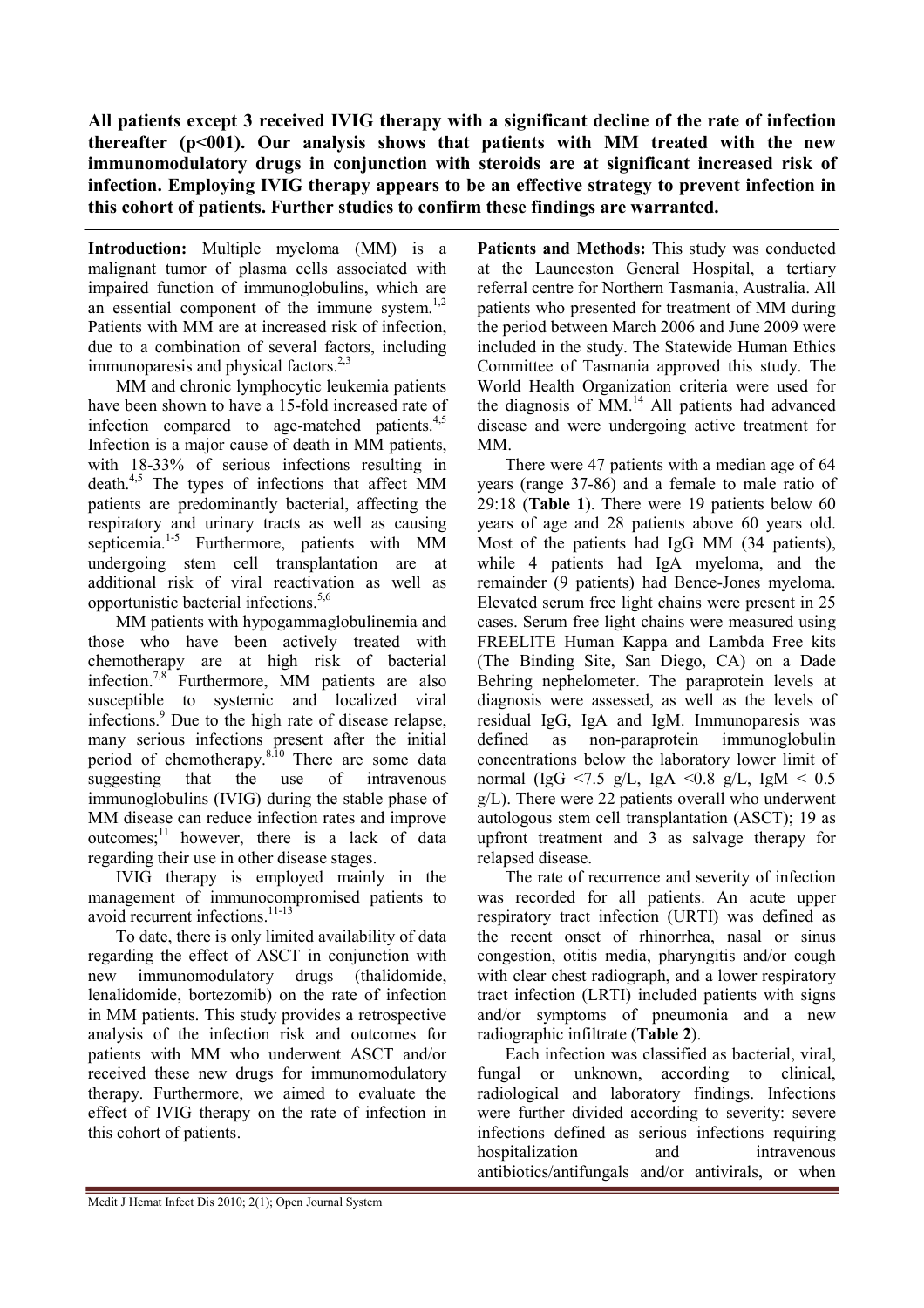**Table 1**: Patient characteristics.

| Total number of patients                                                                                                                                                                                                                                                                  | 47                                                                                                                                                               |  |
|-------------------------------------------------------------------------------------------------------------------------------------------------------------------------------------------------------------------------------------------------------------------------------------------|------------------------------------------------------------------------------------------------------------------------------------------------------------------|--|
| Sex<br>Male<br>Female                                                                                                                                                                                                                                                                     | 29<br>18                                                                                                                                                         |  |
| Age<br>< 60<br>>60                                                                                                                                                                                                                                                                        | Median 64 (range 37-86) years<br>19<br>28                                                                                                                        |  |
| Disease Type<br><b>IgG</b><br>IgA<br>Bence Jones myeloma<br>Concomitant positive free light chains                                                                                                                                                                                        | 34<br>$\overline{4}$<br>9<br>25                                                                                                                                  |  |
| Median paraprotein level at diagnosis<br>Median residual IgG level at time of infection<br>Median IgA level at the time of infection<br>Median IgM Level at the time of infection<br>Median neutrophil count at the time of infection<br>Median lymphocyte count at the time of infection | 32 (range 14.9-102) g/L<br>3.2 (range 0.3-11) g/L<br>0.3 (range $0.1-4$ ) g/L<br>0.2 (range $0.1-1.1$ ) g/L<br>3.4 (range 1.5-15.9)/nL<br>1.7 (range 0.3-5.1)/nL |  |
| Mean serum free kappa light chain<br>Mean serum free lambda light chain                                                                                                                                                                                                                   | 523 $mg/L$<br>$697$ mg/L                                                                                                                                         |  |
| Treatment received:<br>ASCT (upfront)<br>ASCT (relapsed)<br>Thalidomide<br>Bortezomib<br>Lenalidomide                                                                                                                                                                                     | 19<br>3<br>47<br>9<br>11                                                                                                                                         |  |
| Disease status during occurrence of infection<br>Consolidation /maintenance therapy<br>Treatment for relapsed disease<br>Induction therapy                                                                                                                                                | 24<br>20<br>3                                                                                                                                                    |  |
| Total IVIG dose (0.25-0.4g/kg body weight)                                                                                                                                                                                                                                                | 24 g (range 12-48)                                                                                                                                               |  |
| Patients receiving steroids:<br>Dexamethasone<br>Prednisolone                                                                                                                                                                                                                             | 23<br>24                                                                                                                                                         |  |

IVIG=intravenous immunoglobulin.

life-threatening complications occurred including septicemia, pneumonia, or ICU admission; moderate infections were secondary bacterial infections of the upper or lower respiratory tract, urinary tract, skin abscesses, cellulitis or localized herpes zoster that may have also required hospitalization and intravenous antibiotics/antivirals; minor/mild infections were those requiring only oral antimicrobials without hospitalization. Microbiological tests were performed at the Department of Microbiology, Launceston General Hospital.

IVIG is derived from the plasma of blood donors and consists mainly of pooled immunoglobulin G (IgG) with a small amount of immunoglobulin A (IgA) in a maltose solution (Commonwealth Serum Laboratories, Australia).

Of the 47 patients with MM in this study, 44 patients received monthly infusions of IVIG at 0.25-0.4 g/kg body weight (median 24 g; range 1248 g). Three patients with mild or minor infections and normal IgG levels did not receive any infusions. The patients received monthly IVIG as outpatients and tolerated the therapy well without side effects.

**Results:** The 47 patients included in this study were first diagnosed with MM between the years 2000 and 2008. At the time of diagnosis, the median paraprotein level was  $32 \text{ g/L}$  (range 15–102), excluding patients with Bence-Jones myeloma who did not have a measureable paraprotein level. The median residual IgG level at time of infection was 3.2 g/L (range  $0.3-11.0$ ), median IgA  $0.3$  g/L (range  $0.1-4$ , excluding patients with IgA myeloma), and median IgM  $0.2$  g/L (range  $0.1-1.1$ ). Each median is below the normal reference range as determined by our laboratory, which is 7.5-15.6 g/L for IgG,  $0.8-4.5$  g/L for IgA and  $0.5-2.6$  g/L for IgM. The median neutrophil count at the time of infection was measured at 3.4/nL (range 1.5 -15.9), with the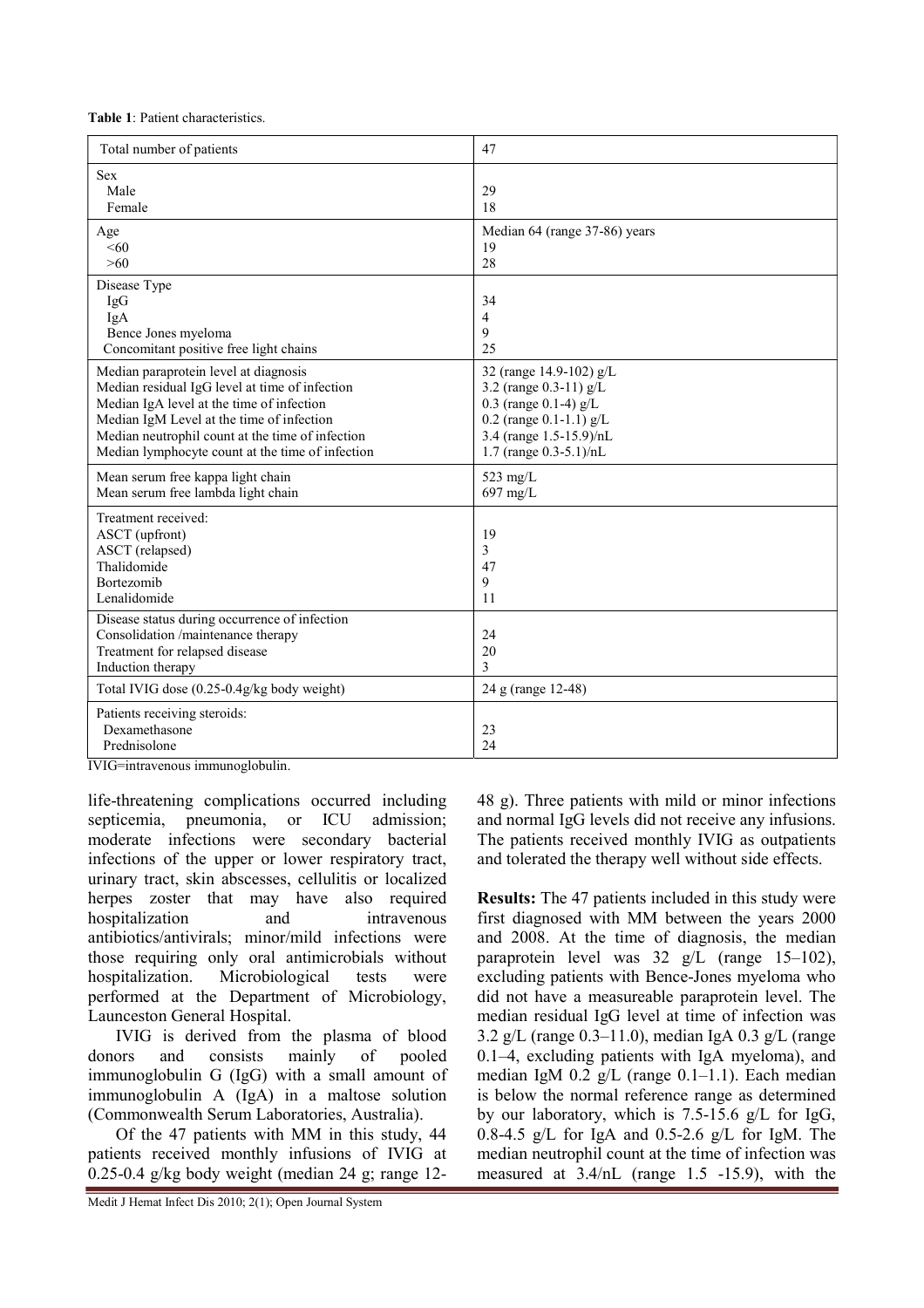**Table 2:** Summary of infections and outcome in patients who were actively treated for multiple myeloma. URTI=upper respiratory tract infection, LRTI=lower respiratory tract infection, GITI=gastro intestinal tract infection; UTI=urinary tract infection, ICU=Intensive Care Unit, IVIG=immunoglobulin therapy.

| Types of infection                                                                                                                                                                   | prior to IVIG therapy                                                                  | after to IVIG therapy                                                         |
|--------------------------------------------------------------------------------------------------------------------------------------------------------------------------------------|----------------------------------------------------------------------------------------|-------------------------------------------------------------------------------|
| URTI (recurrent)<br>LRTI (recurrent)<br><b>GITI</b><br>Septicemia<br><b>UTI</b><br>Oral Candida infection<br>Cholecystitis<br>Viral infection                                        | 40<br>36<br>3<br>3<br>8<br>$\overline{c}$<br>$\mathbf{1}$                              | 10<br>6<br>$\mathbf{0}$<br>$\theta$<br>$\overline{0}$<br>$\theta$<br>$\theta$ |
| Localized herpes infection                                                                                                                                                           | 19                                                                                     | $\overline{2}$                                                                |
| Generalized varicella zoster infection                                                                                                                                               | 4                                                                                      | $\overline{0}$                                                                |
| Length of admission for infection                                                                                                                                                    | Median 12 days (range 1-35)                                                            | Median 3 days (range 1-7)                                                     |
| ICU admission                                                                                                                                                                        | Three patients required ventilation for<br>severe pneumonia                            | One patient admitted to ICU<br>for multiorgan failure*                        |
| Degree of bacterial infection                                                                                                                                                        |                                                                                        |                                                                               |
| Severe                                                                                                                                                                               | 8/47(17%)                                                                              | $0*$                                                                          |
| Moderate                                                                                                                                                                             | 26/47 (55%)                                                                            | 16/47(34%)                                                                    |
| Mild or minor<br>Concomitant history of viral infection                                                                                                                              | 13/47(28%)<br>23/47 (48%)                                                              | 10/47(21%)<br>2/47(4%)                                                        |
| Rate of infection in the ASCT group<br>Moderate-severe bacterial infection<br>Mild-moderate bacterial infection<br>Viral infection<br>Median onset of all infections post transplant | $11/22(50\%)$<br>$11/22(50\%)$<br>10/22(48%)<br>12 months (range 2-20)                 |                                                                               |
| Median residual IgG level after IVIG therapy<br>Median residual IgA level after IVIG therapy<br>Median residual IgM level after IVIG therapy                                         | 5.5 (range 1.2-16.2) $g/L$<br>0.4 (range 0.1 -3.7) $g/L$<br>0.3 (range $0.1-1.0$ ) g/L |                                                                               |
| Median length of follow up for MM disease<br>Median length of follow up after IVIG                                                                                                   | 36 months (range 8-106)<br>10 months (6-33)                                            |                                                                               |
| Outcome of the disease<br>Complete remission (CR)<br>Near CR<br>Partial remission<br>Stable disease<br>Progressive disease<br>Deceased due to disease progression                    | 2<br>9<br>22<br>$\overline{c}$<br>5<br>$7(2)$ with concomitant infection)              |                                                                               |

\*Two patients developed pneumonia when they presented in terminal disease progression with severe pancytopenia (neutrophils <0.5/nl) and multiorgan failure with almost complete bone marrow replacement by plasma cells. These patients were not considered as infection secondary to hypogammaglobulinemia.

normal neutrophil range being 2.0-7.5/nL of the 47 patients, 17 patients were positive for Bence-Jones proteinuria, including the 9 patients with Bence-Jones myeloma. Throughout the course of their disease, 25 patients had elevated serum free light chains with a mean peak level of free kappa of 523 mg/L and free lambda of 697 mg/L. All 47 patients were actively treated with thalidomide for at least 6 months, and all received different doses of steroids during their course of treatment, when the infections occurred. Subsequently, nine patients received bortezomib and 11 received lenalidomide for relapsed or progressive disease. Thirty-three patients were at high risk of developing

treatment with intermediate- to high-dose steroids (40 mg oral dexamethasone for 4 consecutive days, 3 times monthly) and therefore received standardized trimethoprim and sulfamethoxazole prophylaxis. Prophylactic antiviral treatment with famcyclovir was started for 23 patients with a history of herpes simplex and/or varicella zoster virus (VZV) reactivation. Prior to IVIG therapy, 4 patients developed generalized VZV infection and received IV acyclovir for 10 days followed by maintenance famciclovir orally. Localized recurrent herpes zoster infection was noted in 11 patients and required ongoing antiviral treatment. After IVIG

*Pneumocystis jirovecii* pneumonia due to prolonged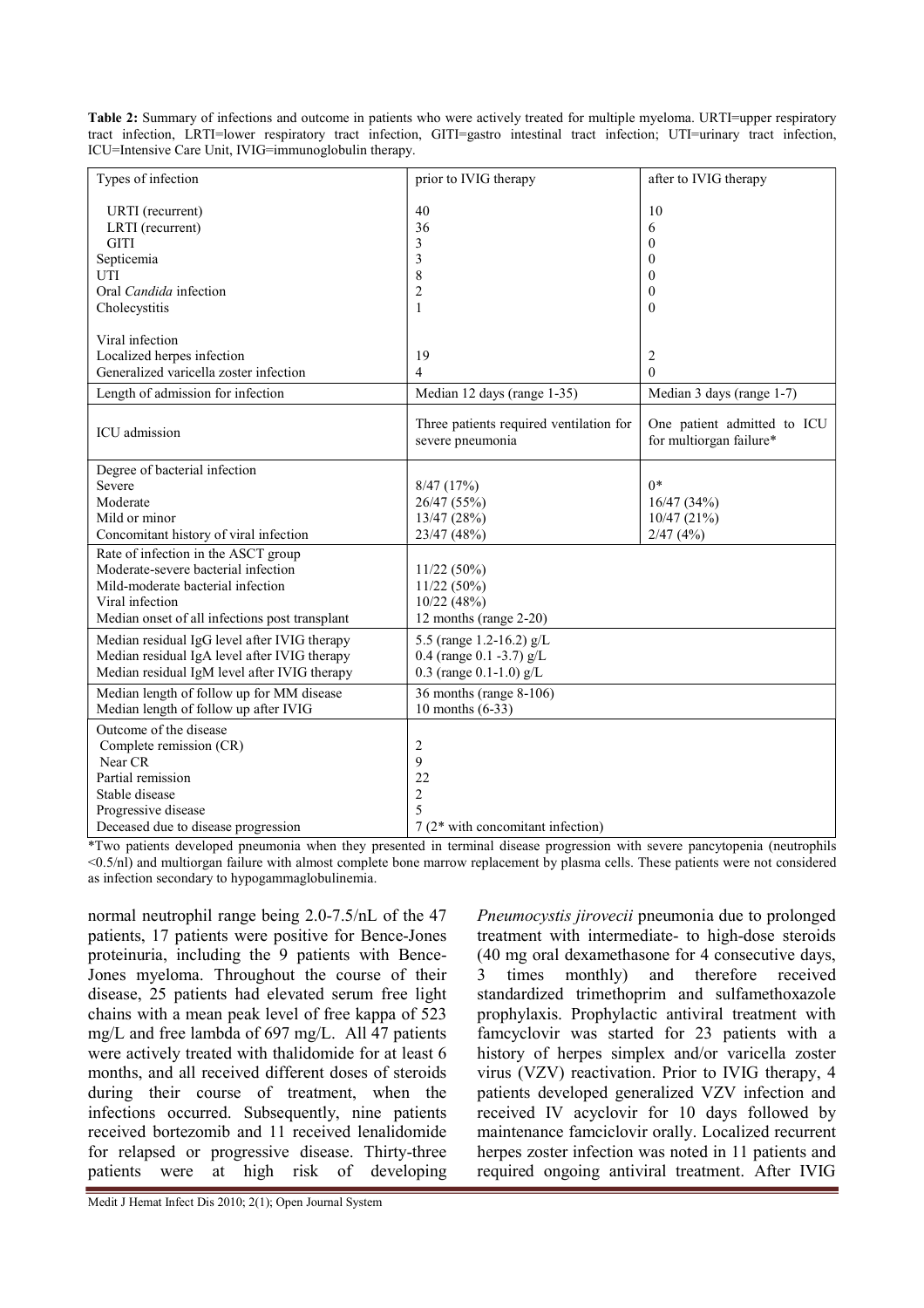therapy, there were no recorded admissions for patients with either generalized or localized VZV infections. However, these patients were commenced on concomitant antiviral prophylaxis after the occurrence of these infections.

Prior to the introduction of IVIG therapy, most of the patients were admitted to hospital for a period extending from a few days to several weeks with various types of infection that required intravenous antibiotic or antiviral therapy. The median length of stay was 12 days (range 1-35 days). Five patients presented with mild infection that required oral antibiotics only. There were 26 patients assessed as having mild to moderate infection that required antibiotics, while 8 patients experienced moderate to severe infection that required hospitalization and intravenous antibiotics and antifungals, 3 of these required additional ICU support. Furthermore, the patients who developed severe infection requiring ICU admission had undergone ASCT and were in the first 12 months post transplant. Most of the patients suffered from URTI (40 patients) and/or LRTI (36 patients), while 8 patients complained of recurrent urinary tract infections (UTI). Most of the cases of mild to moderate infections required oral antibiotics, with complete resolution of the infection thereafter. There were 3 cases diagnosed with septicemia; the organisms were *Staphylococcus* species (2 patients) and *Enterococcus* species (1 patient). Central intravenous lines were inserted after the occurrence of infections in 6 patients who had poor venous access, in order to facilitate the regular use of IVIG therapy. These lines have not been associated with any recorded case of septicemia to date, based on blood cultures withdrawn from these catheters. All patients who underwent ASCT experienced mild to severe bacterial infections and suffered at some stage from LRTI prior to IVIG therapy. Furthermore, 10 patients in the ASCT group developed localized (6 patients) or generalized (4 patients) herpes zoster infections prior to IVIG therapy at a variable time of onset after transplant, with a median onset of 16 months (range 6-20). Median onset of all infections (bacterial and viral) in the ASCT group was 12 months post-transplant (range 2-20). Following IVIG therapy, the median residual IgG level among the patients significantly improved to 5.5 g/L (range 1.2-16.2) ( $p=0.03$ ), while the median paraprotein level after myeloma treatment decreased to 8 g/L  $(0-47)$ .

We observed that MM patients who received IVIG therapy did not have recorded hospital admissions for severe infection after

commencement of the IVIG, with a median observed interval post commencement of IVIG therapy of 10 months (range 6-33). However, mildmoderate infections were observed in 16 patients who developed URTI (10) and LRTI (6) that required intravenous antibiotics and hospitalization with successful control of their infections. The risk of bacterial and viral infection was greatly lowered after IVIG therapy, with a risk ratio of 0.13 (95% CI 0.09 to 0.19;  $p<0.001$ ) estimated by Poisson regression.

Among the patients who received IVIG therapy, 33 were in remission, 2 had stable disease and 12 had progressive disease. Most of the patients (43) received concomitant monthly intravenous bisphosphonate therapy during administration of IVIG. All patients who received IVIG were actively treated for myeloma disease with either one of the immunomodulating agents (thalidomide, bortezomib, lenalidomide) at the time of infection. There were 24 patients in consolidation on therapy with thalidomide, while 20 patienst were treated for disease progression with bortezomib and lenalidomide and three patients were treated by induction treatment for myeloma disease with thalidomide and dexamethasone. After a median follow-up of 36 months (range 8-106), 40 patients were alive (86%), 2 of these were in complete remission, 9 in near-complete remission, 22 in partial remission, 2 with stable disease and 5 with progressive disease. Seven patients succumbed to their primary disease; two transformed to plasma cell leukemia and died as a consequence of disease progression, two developed multi-organ failure including respiratory and renal failure that required hospitalization with associated chest infection, while 3 died from cardio-respiratory failure during disease progression at home.

**Discussion**: In the new era of immunomodulatory therapy for MM, employing thalidomide, bortezomib and lenalidomide, there is an additional modification of the immune response of the hosts. There is an increased risk of viral infection in MM patients who are receiving bortezomib.<sup>9</sup> Other data suggest that thalidomide has an effect on T-cells and is associated with opportunistic infections.<sup>15</sup> Thalidomide is an antiangiogenic agent that inhibits the production of interleukin (IL)-6 and activates T cells to produce IL-2 which alters the number and function of natural killer cells.<sup>15,16</sup> Furthermore, thalidomide has been shown to have anti-tumor necrosis factor alpha  $(TNF-\alpha)$  effects, which increases the risk of opportunistic infection.<sup>15</sup>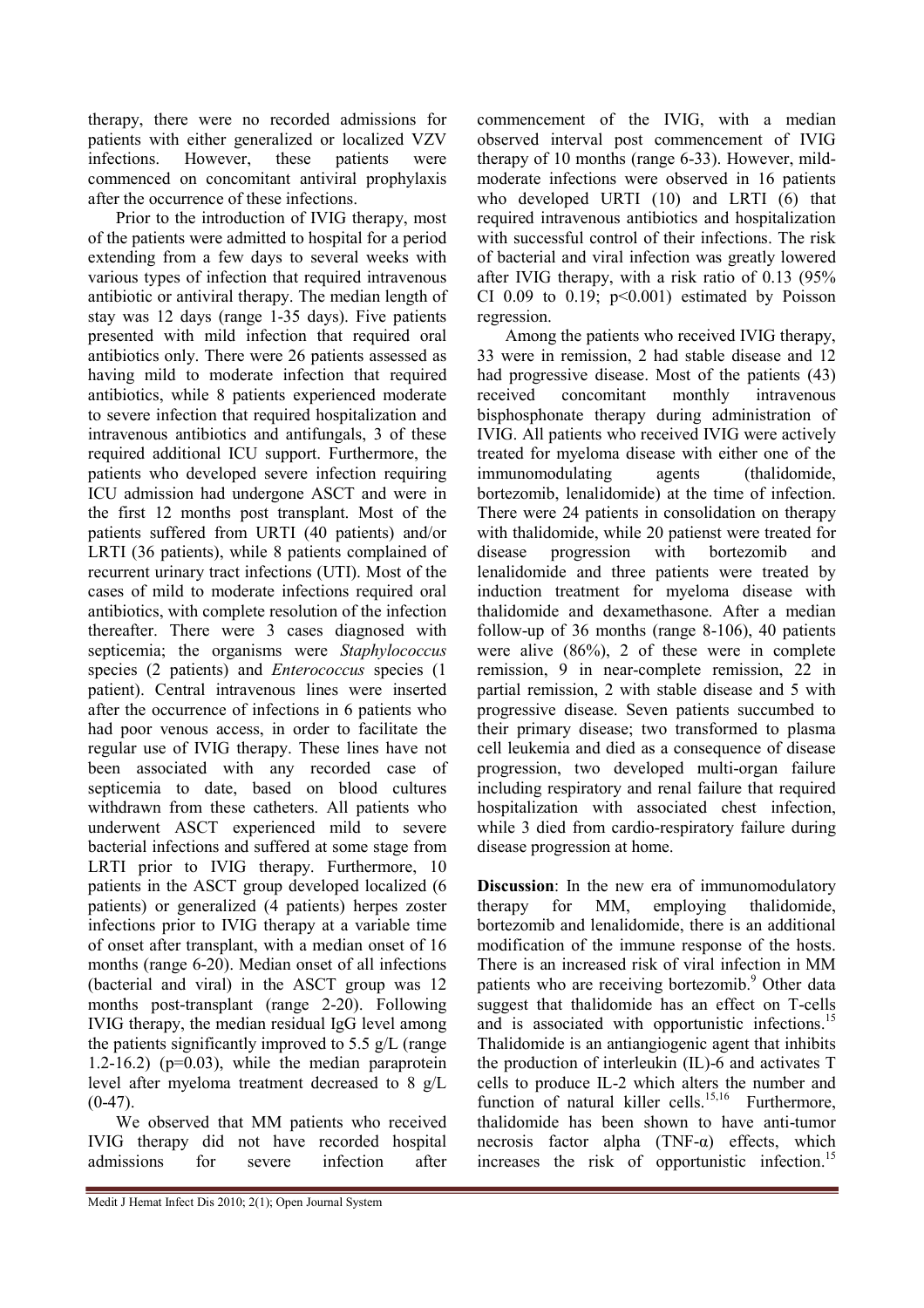Lenalidomide is an immunomodulating drug of the IMiDs class which has a similar mechanism of action to thalidomide. The drug has a different toxicity profile that includes neutropenia, an additional risk factor for infection.<sup>17-19</sup> Lenalidomide also shows anti-inflammatory effects, with downregulation of  $TNF-\alpha$  and proinflammatory cytokine production.20,21 A recent safety study of lenalidomide as a single agent in the treatment of MM recorded 60% grade 3-4 neutropenia with only 4% of patients suffering from<br>severe infections<sup>19</sup> The cumulative effect of The cumulative effect of addition of dexamethasone therapy reportedly increases the risk of infection to 11.3% using lenalidomide plus dexamethasone versus 6.2% in the dexamethasone alone treated group.<sup>22</sup> Bortezomib is a proteasome inhibitor with an inhibitory effect on T cell proliferation.<sup>18,23</sup> The possible effect of bortezomib on cell-mediated immunity is likely responsible for the increased incidence of herpes zoster infections found in MM patients.<sup>9</sup>

In our series, 47 patients with MM were treated with thalidomide in addition to steroids. The steroids were used concomitantly to the immunomodulatory therapy to increase the synergistic effect.<sup>16-18,22,23</sub> Patients received</sup> dexamethasone doses between 20 mg and 40 mg orally 1-2 weekly for at least 6 months (23 patients) or prednisolone 25 mg orally daily or every alternate day (24 patients) for at least a period of 6 months, concomitantly to the immunomodulatory drugs. Prior to IVIG therapy, 42 MM patients, including the ASCT group, suffered from different degrees of mild to moderate infections (55%), and moderate to severe infections (17%) (Table 2). The relatively high incidence of infection rates in our study are mainly due to the facts that we registered all occurrence of mild and moderate infections and also included the ASCT group in the analysis as well as relapsed patients who were receiving different immunomodulatory agents. There was no

## **References**

- 1. Kyle RA, Gertz MA, Witzig TE, Lust JA, Lacy MQ, Dispenzieri A, Fonseca R, Rajkumar SV, Offord JR, Larson DR, Plevak ME, Therneau TM, Greipp PR. Review of 1027 patients with newly diagnosed multiple myeloma. Mayo Clin Proc. 2003; 78:21-33.
- 2. Savage DG, Lindenbaum J, Garrett TJ. Biphasic pattern of bacterial infection in multiple myeloma. Ann Intern Med. 1982; 96:47-50.
- 3. Pratt G, Goodyear O, Moss P. Immunodeficiency and immunotherapy in multiple myeloma. Br J Haematol. 2007; 138:563-79.
- 4. Twomey J. Infections complicating multiple myeloma and chronic lymphocytic leukaemia. Arch Intern Med 1973; 32:562-5.

significant difference in the prevalence of infections in patients treated with thalidomide compared to lenalidomide or bortezomib. It is worth noting that the residual normal IgG levels improved significantly  $(p=0.03)$ , with further improvement of IgA and IgM levels, after IVIG therapy. However, the low levels of IgG remained the surrogate marker for immunodeficiency and susceptibility for infections. The rate and severity of infections, hospital admission and use of intravenous antibiotics/antivirals were reduced significantly after commencement of monthly IVIG therapy (p<0.001). Our results are largely in concordance with a meta-analysis of 6 different randomised trials studying the effect of IVIG therapy in different patient populations with CLL and MM, which showed no survival benefit, but there was a significant decrease in the occurrence of major and clinically documented infections.<sup>24</sup> However, the patients populations and therapy received in these studies are different from our series.

**Conclusions:** In summary, our data suggest that IVIG therapy may play an important role in the supportive management during the active treatment of MM patients, especially those receiving new immunomodulatory agents or ASCT. Accordingly, there was a significant benefit of IVIG therapy in MM patients with a corresponding decrease in hospital admission for recurrent infections or use of intravenous antibiotic and or antiviral therapy. Further trials studying the effect of IVIG in this cohort of patients are warranted.

**Acknowledgments:** The authors acknowledge the Australia Red Cross Blood Service for their continuous support and supplying the immunoglobulin therapy for the patients involved in this study.

- 5. Weaver CH, Schwartzberg LS, Hainsworth J, Greco FA, Li W, Buckner CD, West WH. Treatment-related mortality in 1000 consecutive patients receiving high-dose chemotherapy and peripheral blood progenitor cell transplantation in community cancer centers. Bone Marrow Transplant. 1997; 19:671-8.
- 6. Offidani M, Corvatta L, Olivieri A, Mele A, Brunori M, Montanari M, Rupoli S, Scalari P, Leoni P. A predictive model of varicella-zoster virus infection after autologous peripheral blood progenitor cell transplantation. Clin Infect Dis. 2001; 32:1414-22.
- 7. Cesana C, Nosari AM, Klersy C, Miqueleiz S, Rossi V, Ferrando P, Valentini M, Barbarano L, Morra E. Risk factors for the development of bacterial infections in multiple myeloma treated